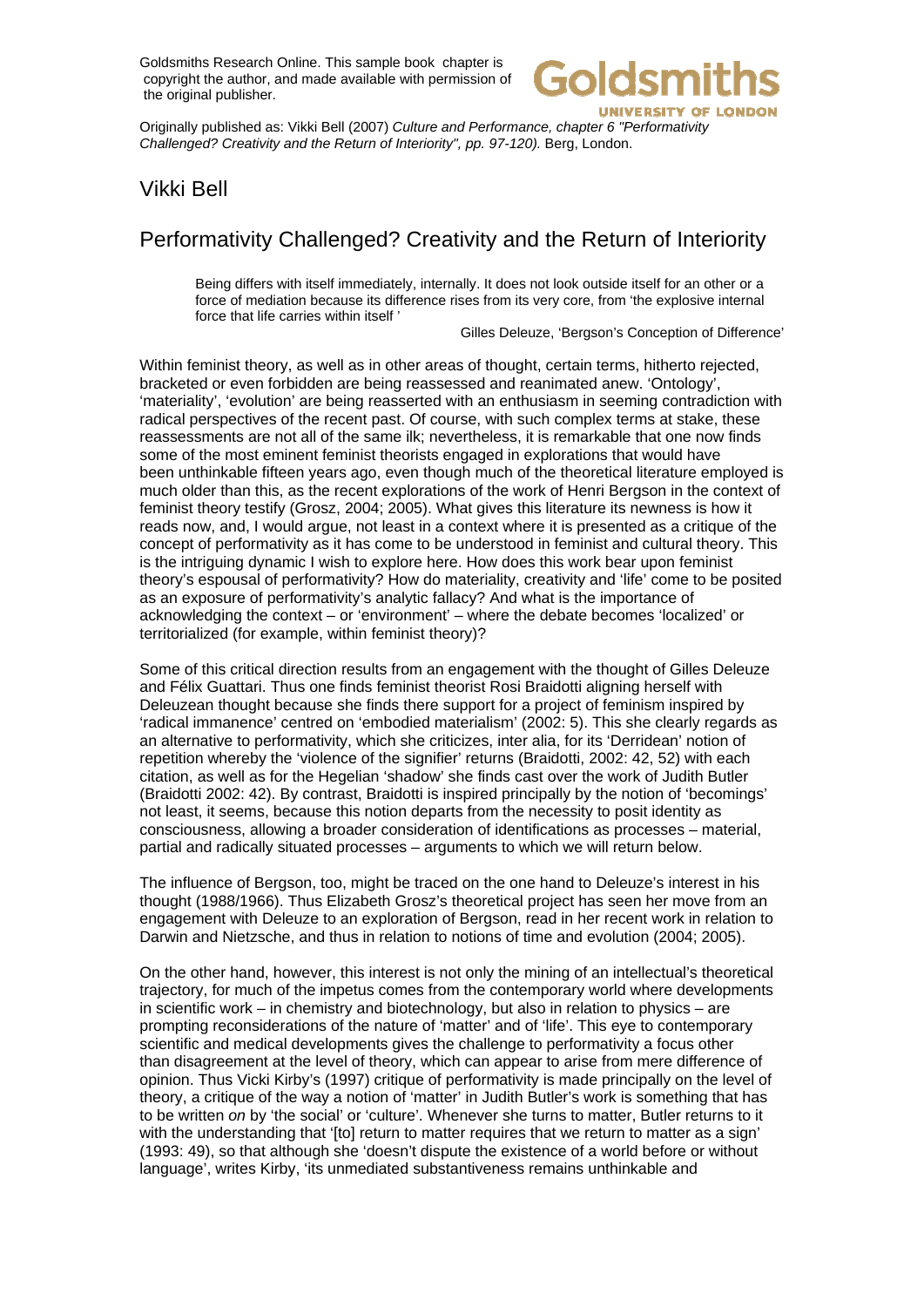

Originally published as: Vikki Bell (2007) *Culture and Performance, chapter 6 "Performativity Challenged? Creativity and the Return of Interiority", pp. 97-120).* Berg, London. unrepresentable' (1997: 109); in this way the *substance* of nature is consequently placed under erasure (1997: 114, 125). But Kirby is also asserting her alternative position with reference to developments in physics – specifically the confirmation of the EPR (Epstein, Podolsky and Rosen) thesis in 1982 (Davies and Gribbin, 1992) – that have altered understandings of how information is communicated such that 'it seems that the universe is so thoroughly in touch with itself on the atomic level that information, if I can call it that, in its nonlocal ubiquity, is generalised' (1997: 113). While matter, for Butler, is unintelligible to itself (humans being the sole possessors of language), Kirby suggests that if 'data is received before it is sent' (1997: 113–14) perhaps matter, or as she would prefer it to be termed, *substance*, is 'considerably more articulate' (1997: 114) than accounts of performativity à la Butler have allowed (see also Cheah, 1996; Fraser, 2002).

Elsewhere, the theorization of performative processes in clinical and pharmaceutical contexts has concluded that while the concept of performativity proclaims the necessity to recognize the technical operations that bring about the *seemingly* pre-discursive nature of matter, the concept, *as a radical intervention*, rests upon the sense that 'bodies do not, "in fact", accord with their investiture'1 (Rosengarten, 2004: 17), and this discordance – this 'more than' – is, moreover, crucial to comprehend the processes at work in such settings. Marsha Rosengarten argues that 'viral resistance', as it is understood in the HIV clinic, is a measurement produced under specific conditions, requiring the intervention of drugs and of (viral load) testing; but 'there is more taking place in the field of HIV than an account of the intra-activity of the observing process tells us' (Rosengarten, 2004: 16). There is in the seeming capacity of matter to 'un-do itself' (Keane and Rosengarten, 2002) – as expressed in the notion of viral resistance (in the presence of drugs) and the virus's re-becoming 'wild type' – the 'palpable presence of matter' in so far as these processes indicate matter that is 'in excess of an investiture enacted through the reiterative process' (Rosengarten, 2004: 17).

Central to the critique of performativity, then, is the activity, indeed the selforganization of matter, that is, the possibility of its creativity beyond the operations of anything we could understand as 'the cultural'. On this point, the impact of the work of Ilya Prigogine and Isabelle Stengers (1984) (see also Prigogine, 1997), to which we shall return below, has been considerable. Again, the concern here is with the creativity of matter, and specifically the study of situations in which matter can be said to 'choose' its solution to a situation. Describing far-from-equilibrium situations in the field of thermodynamics, Prigogine writes, 'matter acquires new properties when far from equilibrium in that fluctuations and instabilities are now the norm. Matter becomes more "active"' (1997: 65). His commentary is explicit about the implications that new developments in comprehending scientific processes might have for the way we think about our world, of profound interest not least because Prigogine regards them as lending support to the emphasis on creativity in the philosophical work of both Whitehead and Bergson (1997: 72).2

Performativity is challenged on many counts, then, but they circle around what emerges as a central issue: how to understand the self-activity and creativity of the material world. The material world here includes the matter of the body, but this debate is now reaching beyond the 'language versus the material body' dimensions it adopted in the mid-1990s. The implications are wide and deep. Elizabeth Grosz writes in the introduction to her recent book:

This book functions primarily as a reminder to social, political and cultural theorists, particularly those interested in feminism, antiracism and questions of the politics of globalization, that they have forgotten a crucial dimension of research … not just the body, but that which makes possible and limits its actions: the precarious, accidental, contingent, expedient, striving, dynamic status of *life in a messy, complicated, resistant, brute world of materiality.* (2004: 2, emphasis added)

Feminist theory has become interested in such questions, then, with these explorations frequently accompanied by claims for a newly reconfigured future for feminist theory. This chapter will seek to comprehend and assess the critique of performativity that this literature presents. With this specific focus in mind, the chapter explores first the move away from Panoptic thinking characterized by Deleuze's developments of Foucault's notion of the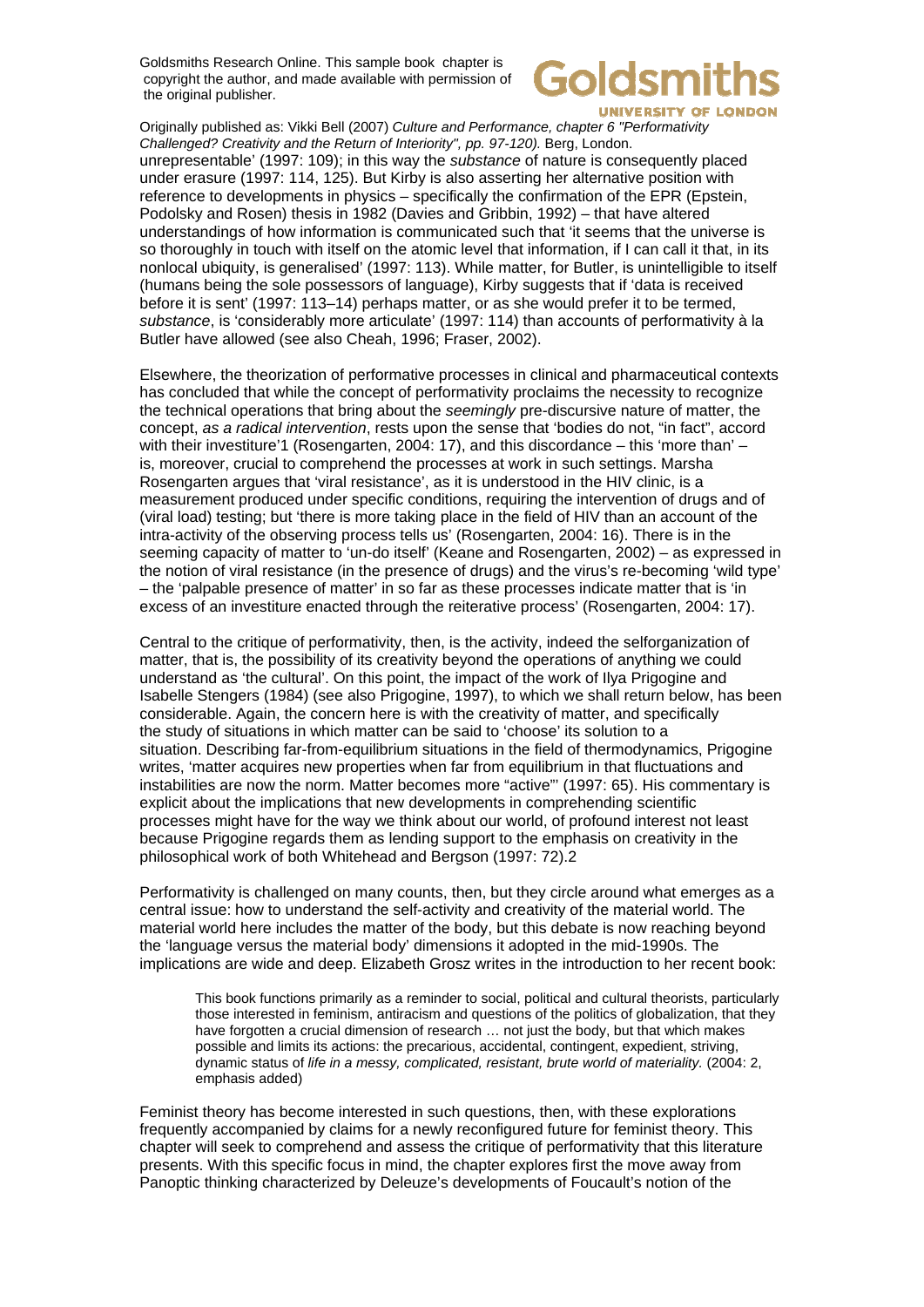

Originally published as: Vikki Bell (2007) *Culture and Performance, chapter 6 "Performativity Challenged? Creativity and the Return of Interiority", pp. 97-120).* Berg, London. '*dispositif*' or apparatus, specifically with an attention to how the emphasis on creativity in Deleuze must be understood as a *critique of coextensivity* as it is understood in the performativity 'paradigm' (see Chapter 1). The second section draws out how creativity emerged from Deleuze's engagement with Bergson's '*elan vital*' and creative evolutionism, so that the importance of the *critique of performativity as preformism* implicit, for example, in the recent work of Grosz, emerges. The third section articulates the challenge to performativity, presenting several points along which there is a divergence between the premises of that concept and the analyses which emphasize processes of self-activity, complexity and life (a 'vital' principle).

#### **Creativity and the Critique of Coextensivity**

The notion of performativity as currently deployed within feminist theory refers to the embodiment of normative ideals via a process of mimesis whereby the body is rendered culturally intelligible. The achievement of that cultural intelligibility, then, is simultaneously the production of (gender) difference. Indeed, so well is gender 'indulged' in, in the sense that I described in Chapter 1, that it appears to arise from an interior necessity. But, the argument runs, there is no such interiority by which to comprehend the manifestations of gender, such that the feminist critic's task is to strip the performance of its naturalness or inevitability and to teach us how to see the *exterior* forces of power – the social apparatus – at work in the production of difference. In the ways I have been discussing in previous chapters, difference is something that, in this specific sense, 'exists', as it were, in the regimes of light and enunciation that surround it, more so than it can be said to exist naturally within or between bodies. Or, better, difference emerges as a result of the operations of those regimes that produce it and depend upon their produced elements. In this perspective, as we have seen, difference is only visible and only speakable in so far as we move within certain social apparatuses or *dispositifs* that support it. Thus when Deleuze wrote 'What is a Dispositif?' for a conference on Foucault's work four years after his death, he described the social apparatus or *dispositif* in terms of lines which enable objects to appear and disappear. The apparatus is composed of lines; first and foremost, there are the curves of visibility and curves of enunciation: 'Each apparatus has its way of structuring light, the way it falls, blurs and disperses, distributing the visible and the invisible, giving birth to objects which are dependent on it for their existence, and causing them to disappear… . If apparatuses have a historical nature, this is to be found in regimes of light, but also in regimes of enunciation' (1992: 160). The distribution of the visible and invisible, and of the sayable and the unsayable, is a consequence of the current organization of the *dispositif* within which objects appear. The production of difference emerges from that organization, from the discursive and nondiscursive organization of the domain in question, where non-discursive refers principally, as in the Panoptic situation, to architectural organization of space and light and the institutional organization of time and motion. To focus on the object or to enquire of the nature of difference, then, is to focus too narrowly; rather, one has always to follow the curves to reveal the constitutive forces that animate the scene, that constitute the object and its contemporary intelligibility.

However, in the context of this chapter's task to understand the specificities of the contemporary critique of performativity, it is important to hear how in the piece 'What is a Dispositif?', as well as in his book *Foucault* (1988/1986), Deleuze's sympathetic account of his friend's philosophy nevertheless develops a mode of thinking that is clearly in tension with Foucauldian analyses.

Let us begin with the mantra we have been discussing throughout: no interiority, but only ever *coextensivity*. Recall how, as Deleuze puts it, Foucault's ship is a fold of the sea (Deleuze, 1988/1986: 97), the seeming integrity of the object a product of the workings of the *dispositif*, of the lines of light and enunciation that have that object as their mobile, incomplete product. So difference – such as sexual difference – is understood as indicative of the implicit or explicit power, even violence, of the regime within which it appears, such that what is readable on the body is only ever the embodiment, momentary if repeated to the point of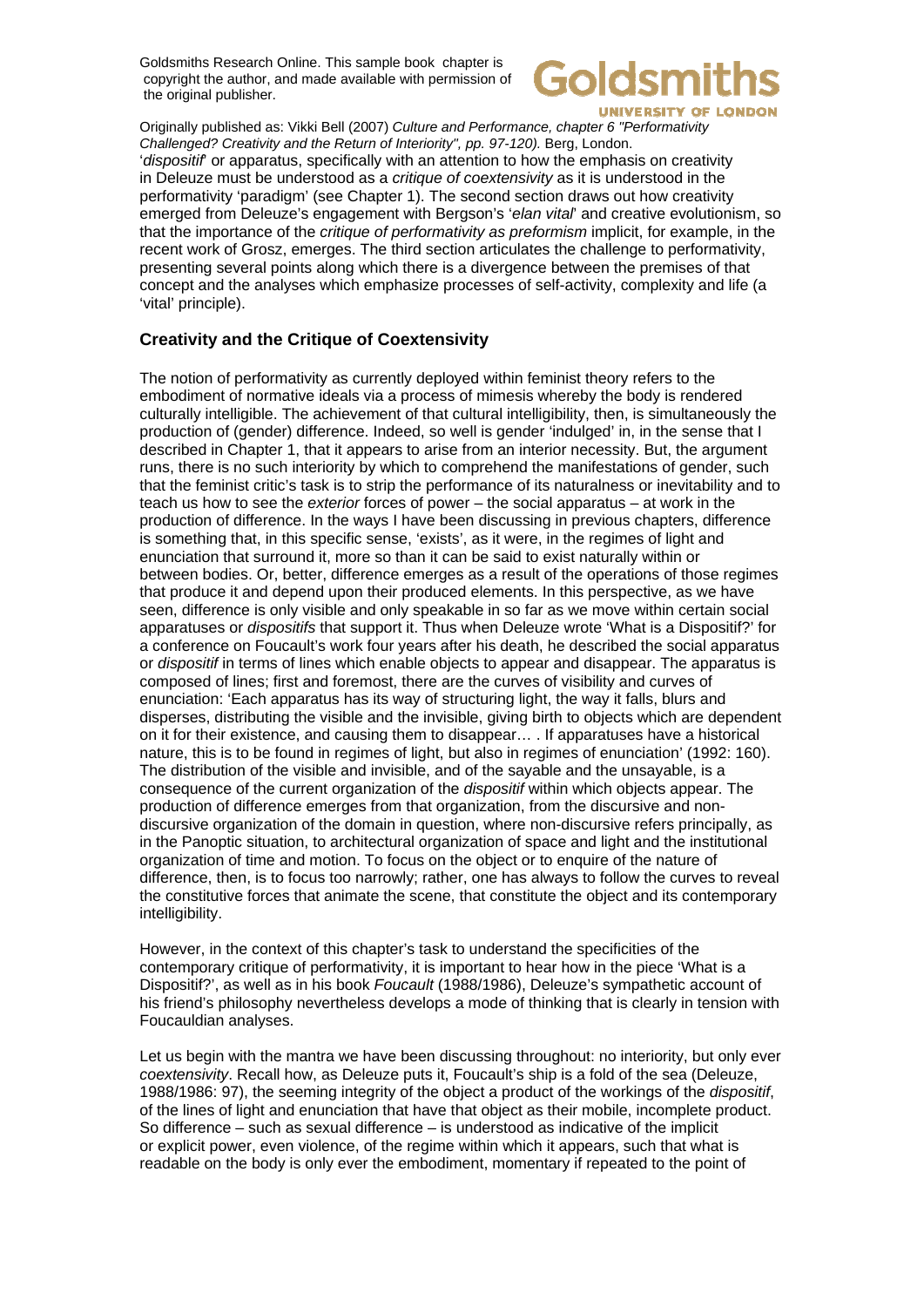

Originally published as: Vikki Bell (2007) *Culture and Performance, chapter 6 "Performativity Challenged? Creativity and the Return of Interiority", pp. 97-120).* Berg, London. seeming sedimentary, of forces that emanate from without. The sustenance of the element in question by this external process is what allows for the achievement of difference.

As Deleuze reads Foucault's oeuvre, he finds the recurrent theme of the fold. From *Madness and Civilization* through to the later volumes of the *History of Sexuality*, he reads from one book to another, gradually building his own reading, the Deleuzean reading of Foucault, in which the subjectification process is figured as a process of folding. He follows the 'games of repetition' (1988/1986: 98), whereby Foucault 'is always concerned with showing how the Other, the Distant, is also the Near and the Same', as Foucault put it in *Madness and Civilization*, which in Deleuze's words becomes figured as the fold: 'it resembles exactly the invagination of a tissue in embryology, or the act of doubling in sewing: twist, fold, stop and so on' (1988/1986: 98). Through Foucault's interest in Raymond Roussel and the notion of the 'snag' – 'no longer the accident of tissue but the new rule on the basis of which the external tissue is twisted, invaginated and doubled' (1988/1986: 98) – to Foucault's final works where Foucault explores notions such as *enkrateia,* a sort of selfmastery, a mastery over the inside which becomes 'hollowed out' as a relation with the self is allowed to emerge and that can be understood as the Greek version of the snag and the doubling, Deleuze follows this theme's locus.

But Deleuze's reading of Foucault continues in such a way as to hint at his own thinking, and the subtle difference between Foucault and himself. According to Deleuze's reading, in *The History of Sexuality Volume Two: The Use of Pleasure Foucault suggested that the folding* does have the possibility of establishing a subjectivity which, while of course derived from power and knowledge, is not dependent upon them (1988/1986: 101): '[The line of subjectivication] is a line of escape. It escapes preceding lines and *escapes from itself*' (1992: 161, emphasis added). In other words, subjectivity, as Foucault comes to regard it through the texts studied in *The Use of Pleasure*, breaks off from the lines of force which brought it into being and established its relation to self; in the practice of the relation to the self, there is what Deleuze would call a line of escape or flight by which one establishes one's subjectivity (1988/1986: 102). At this point in his account, so too does Deleuze's writing break away from Foucault's, as he moves beyond admiration to emphasize a certain reading as he circles Foucault's thematic in order to produce something which amounts to his own argument.

This notion of the line of escape which may continue preceding lines but then loops and forms new shapes and spaces such that it breaks from them, is a reading of Foucault that belongs very much to a Deleuzean reading. Indeed, Deleuze's reading of the *dispositif* or apparatus draws it close to his own notion of the assemblage. The 'lines' encircle and seem to give rise to objects and subjects; but for Deleuze coextensivity does not mean an imposition of an interiority from outside. Rather coextensivity would be another term to describe the rhizomatic nature of the lines of Foucault's *dispositif*: 'These apparatuses, then, are composed of the following elements: lines of visibility and enunciation, lines of force, lines of subjectification, lines of splitting, breakage, fracture, all of which criss-cross and mingle together, some lines reproducing and giving rise to others, by means of variations or even changes in the way they are grouped' (1992: 162). The assemblage is made up of the extensions, therefore, that extend experiences and carry the situatedness of any point away from itself, connecting it to many other points. If desire connects the baby to the breast, an extension that takes that relationship beyond the question of nourishment and into a realm of fantasy, the line that is drawn (out) between the infant and breast means that as the breast becomes more than it actually 'is'.3 The line traces a process of deterritorialization, and begins to produce a movement, an arrangement. The arrangement is then captured, as the molecular is 'captured' by the molar, or as the micro-political is 'over-coded' by the big binaries of political machines (see Deleuze and Parnet, 2002/1997), so that there – at least potentially – arises a social machine, 'the family' let's say. Such a social machine cannot be studied from the point of view of the state or the contractual relationships that make it up. As Deleuze put it, the analytic task is to follow the tangled paths of the assemblage: 'We have as many tangled lines as a hand… . What we [Deleuze and Guattari] call by different names – schizo-analysis, micro-politics, pragmatics, diagrammatism, rhizomatics, cartography – has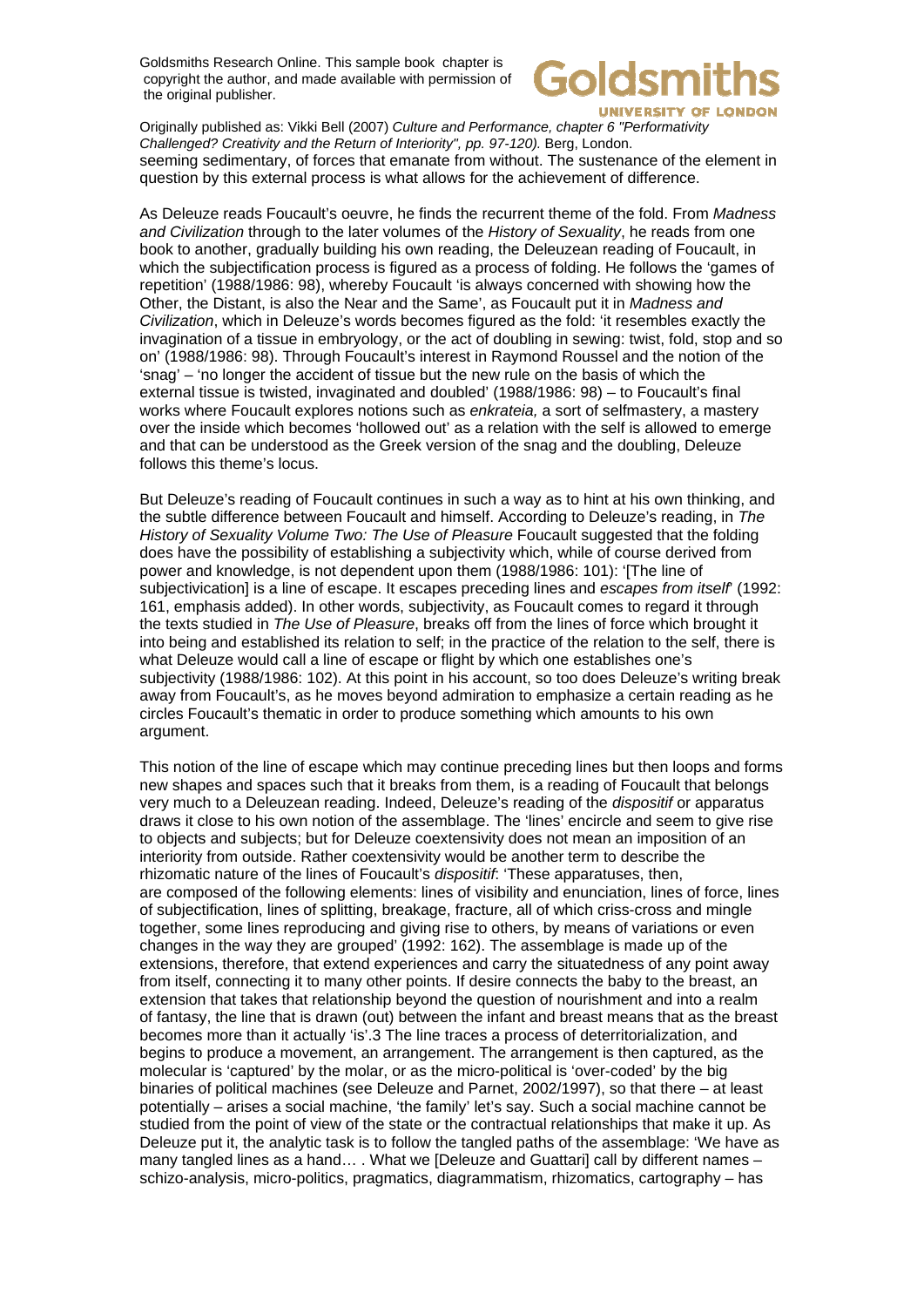

Originally published as: Vikki Bell (2007) *Culture and Performance, chapter 6 "Performativity Challenged? Creativity and the Return of Interiority", pp. 97-120).* Berg, London. no other object than the study of these lines, in groups or as individuals' (2002/1977: 125). Amidst these paths will be those of the 'line of flight … of the greatest gradient': 'this line appears to arise [*surgir*] afterwards, to become detached from the two others, if indeed it succeeds in detaching itself' (2002/1977: 125). This line of flight is a movement of creativity within the tangle of lines of the *dispositif*.

What is at stake here is how one understands this creativity. For this creativity does not seemingly replace or contradict coextensivity in Deleuze's understanding. There are still lines of light, knowledge, power and subjectification that encircle and produce the effect of interiorities. These must remain in our analysis. But it certainly means that for Deleuze and Guattari following movements of becoming – or, to anticipate a Bergsonian language, attempting to trace the path by which a differing, a specific becoming, is actualized – is also to trace the path of desire,4 of a creativity which, in so far as it can be posited as a relationship of the thing to itself, as much as a relation between points of stillness and seeming unity, implies a version of interiority and a critique of the mantra 'no interiority, only coextensivity'. What has been, if not denied, then bracketed, namely the creativity of things, their selfactivity, indeed, the very insistence of *life*, is put back into the frame.

This is an important challenge to the notion of coextensivity as it has been employed in so much cultural theory, wherever Foucault's *dispositif* is taken as an account of how difference exists fundamentally outside the subject, only coming to life, as it were, in the fold of the subject. Versions of this process of enfolding are implied wherever difference is understood as produced 'discursively' (and this may be more often in the criticism of the argument than in the argument itself), or wherever difference is presented, for example, as the result of the violence of the category. In Deleuze's reading of Foucault and in his own arguments (both alone and with Guattari), however, another perspective emerges. To be clear: in this approach to the apparatus, difference is not posited as if it were only ever the product or resultant, imposed *by* the apparatus. Difference is not to be understood as an imposition of a distinction that exists in the regimes of light and enunciation, in the *dispositif*, still less a *citation* of a difference located within discourse, because, in senses to be explored further below, difference is the name given to movement itself: difference is the very motor of creativity.

There is here a very different energy gleaned from Foucault's work, an immanent force that makes it impossible to understand difference as solely the enfolding of an external categorization, an order(ing) from without.5 To understanding the 'carrying on' of difference as the embodiment of an imposed order, or as a strategy enacted for cultural survival, is to underemphasize the sense in which the embodied *lives*. And this is not to imply, as many have in relation to Judith Butler's thesis, that the body imposes a material limit on the possibilities of discursive manipulation as if this were to be understood as the 'discourse versus the material body' debate. But it is an elaboration of Panoptical thinking that takes analysis on a very different tack, for it is to suggest that there is a self-activity of differing, that the – any – body's movements and attractions are such that it has a creative responsiveness and mobility not only within the lines of the dispositifs within which it is sustained (or not) *but also with itself*. This is a crucial shift in emphasis. Here the embodied subject moves such that, as Gutting remarks, 'a being, simply as a being, is a locus of the heterogeneity (novelty, creativity) that is difference.' (2001: 336) Difference, then, must be understood as *what being is in itself*, not (only) how it is related to other things, and the repetition of a being, its continued existence through time or every new instantiation of it, can only be an expression of this heterogeneity. The next section pursues this argument further, again with its attention focused on understanding where this line of thought poses its challenge to performativity.

#### **Differentiation and/as Life: The Critique of Preformism**

In Deleuze's view, it is with heterogeneity that one must begin. His thought develops out of two 'intuitions' (in Bergson's sense of the term): first, that being is radically diverse, and secondly, that correspondingly, thought is a recognition of ontological diversity, not a reduction to unity (Gutting, 2001: 332). Where historically philosophy has privileged unity,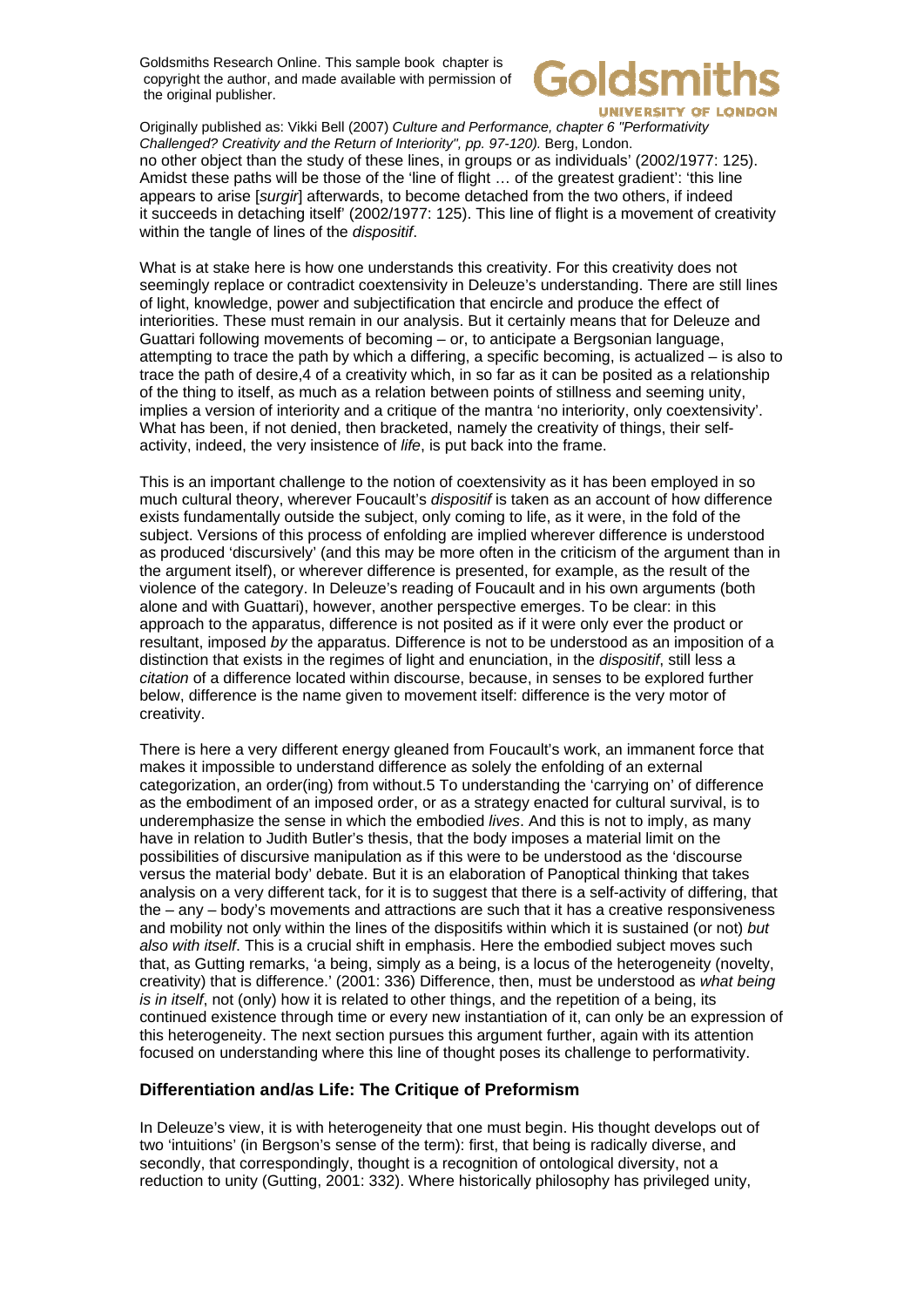

Originally published as: Vikki Bell (2007) *Culture and Performance, chapter 6 "Performativity Challenged? Creativity and the Return of Interiority", pp. 97-120).* Berg, London.

Deleuze rejects the necessity of the assumption that matter must imitate form. This leads him to a conception of difference that could not be reconciled with the taking up of an ideal or the approximation of a norm as implied wherever a process of imitation or citation is posited. For reasons that will become clear, these two concepts are recast.6

Classical metaphysics enquired of the ontological status of form and matter and the relation between the two: Do forms exist independently of matter, as in the Platonic notion of ideal forms, so that matter 'imitates' forms? Or, as for Aristotle, do forms not exist separately but work as principles of structure for matter? Traditional metaphysics privileges unity of forms, making it the basis and explanation of differences. Differences in kind occur because one kind includes forms that another does not; differences within kinds occur because forms belong to different sub-kinds. In this way, forms determine reality (difference) so that difference is always derived from unified metaphysical structures (Gutting, 2001: 335). To understand Deleuze's philosophical challenge, one has to understand his thought as an objection to the assumption that there are such principles of unity. Why, his philosophy asks, should we begin with the assumption of forms, whatever their ontological status? Rather than a belief in unified and unifying structures, could we not begin with a belief in difference as the fundamental principle and differing as the ontological assumption? Here is the decisive influence of Henri Bergson on Deleuze. As he argues in 'La conception de la difference chez Bergson', his ontological project is to pursue the Bergsonian thought that 'the thing differs from itself, *in the first place, immediately*' (1999: 53).

As Michael Hardt points out, Deleuze reads Bergson as a polemic against dominant philosophical tradition, and most especially against Hegelian thought with its 'negative logic of being'. For Hegel – himself arguing against Spinoza's positive being – being has to differentiate itself from nothingness. Being has to involve negation in the sense of differentiating itself from what is other than itself, both passively and actively. There is a negative logic at work here because for Hegel nothing exists without this negative movement away from something else. For Deleuze, to see the necessity of being based in negated difference in this way is to locate the necessity of being as *exterior* to being. Importantly, Deleuze argues that a cause that remains external to its effect cannot be *necessary* since, to simplify here, the being had to exist prior to the exterior 'cause' in order for the latter to be understood as exterior. An external cause can only sustain the *possibility* of being, whereas for being to be necessary, *the fundamental ontological cause must be internal* to its effect.7 Bergson's thought is attractive to Deleuze in part because he aids in this anti- Hegelian task; Bergson allows Deleuze to argue that what grounds being is movement, an internal, vital movement he terms 'difference'. Thus although 'difference' is the key term for Deleuze, it is not understood in Hegelian fashion. It 'does not refer to a static contrast of qualities in real being; rather, difference marks the real dynamic of being – it is the movement that grounds being' (Hardt, 1993: 2). Deleuze

gives difference a radically new role. Difference founds being; it provides being with its necessity, its substantiality. We cannot understand this argument for internal difference over external difference unless we recognise the ontologically fundamental role that difference is required to fill. (Hardt, 1993: 5)

Difference is the internal motor of being, which, as we shall see, does not mean that it *determines* being. In Hardt's neat formulation, one has to enquire as to how difference sustains its being, rather than, as Hegelian logic would have it, how being sustains its difference. In short, 'difference' for Deleuze must be understood as a question of what being is in itself, not solely how it is related to other things. Thus the remark quoted above – 'a being, simply as a being, is a locus of the heterogeneity (novelty, creativity) that *is* difference' (Gutting, 2001: 336, italics added) – has a critical force because it asserts a dynamic *both positive and interior* where critical thought has become so habituated to negativity and movements in relation to external forces.

In its first 'intuitions', then, Deleuzean thought departs from any inheritance of Hegelian thought that would regard difference as established via an oppositional, negating movement.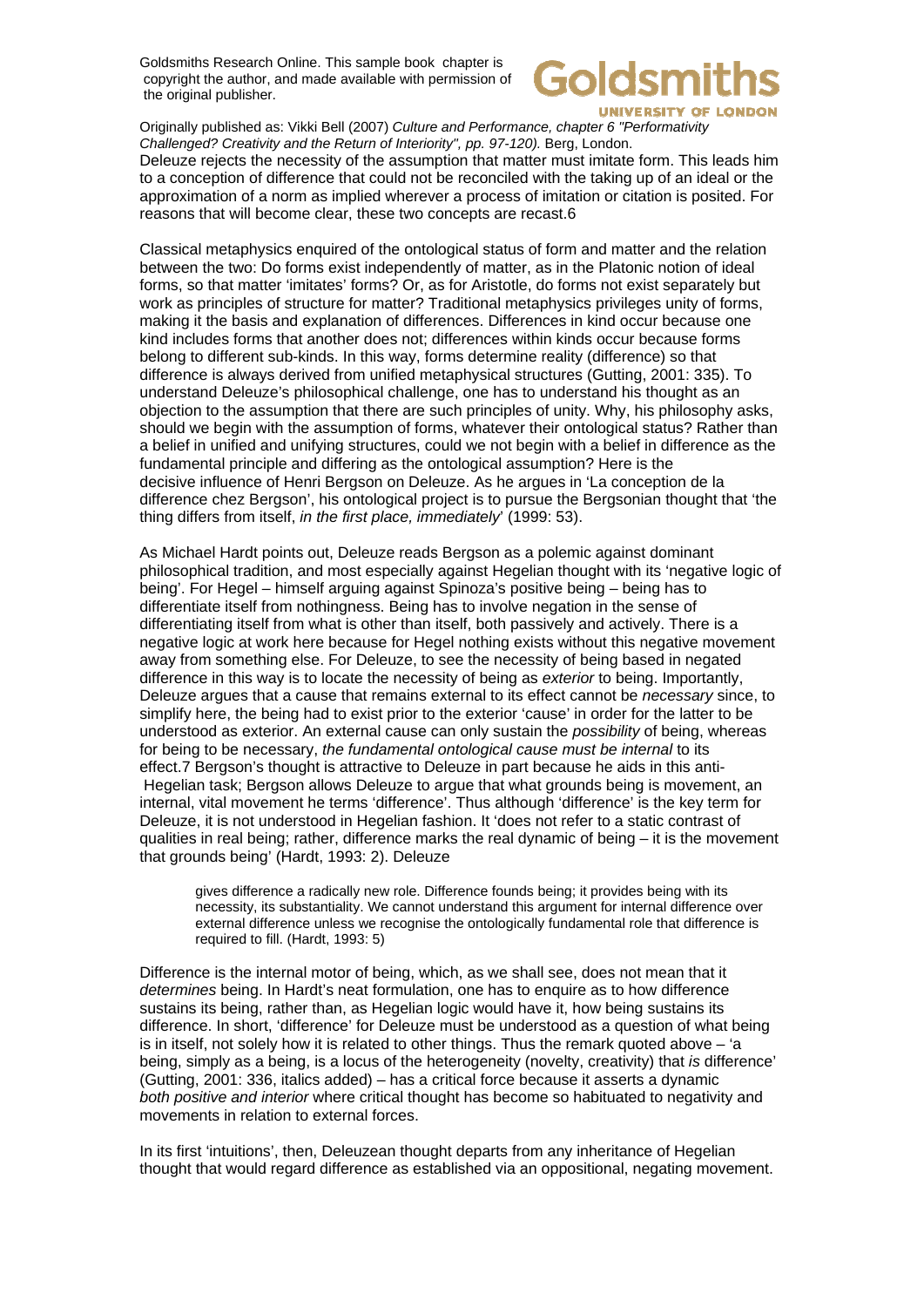

Originally published as: Vikki Bell (2007) *Culture and Performance, chapter 6 "Performativity Challenged? Creativity and the Return of Interiority", pp. 97-120).* Berg, London. Moreover, because difference is understood as a matter of what being is in itself, and not how it is related to other things, differentiation is a – indeed, the – *vital* process. This Bergsonian *élan vital* animates being; its process of differentiation is the basic movement of life. Deleuze writes in *Bergsonism*: 'What does Bergson mean when he talks about *élan vital*? It is always a

case of a virtuality in the process of being actualized, a simplicity in the process of differentiating, a totality in the process of dividing. Proceeding "by dissociation and division," by "dichotomy," is the essence of life' (1988/1966: 94).8

For our task here, the crux is how this process is understood. For Bergson, 'differentiation is never a negation but a creation, and difference is never negative but essentially positive and creative' (Deleuze, 1988/1966: 103). Importantly, the emphasis on creativity is to be read as a bar on any analysis that would proceed from an understanding of a process of realization as guided by *resemblance* and *limitation*. If we understand difference as the 'miming of hegemonic ideals' (Butler, 1993: 125), for example, there is an implication that the process at stake is the realization in matter (or what Butler termed in that text the 'materialization' or 'sedimentation' (1993: 15)) of that which resembles something dictated in the realm of the intelligible or the possible, that is, in the realm of possibilities that Butler argues is currently arranged so as to foreclose our possibilities of becoming otherwise, but that has – this is the basis for political hope – the potential to be expanded. From this point of view, the real is thought to be the image of, or to resemble, the possible that it realizes. The real 'simply has reality added to it ... [so that] from the point of view of the concept there is no difference between the possible and the real' (Deleuze 1988/1966: 97). Here, existence becomes a mere quality or attribute (Grosz, 2004: 187). Moreover, the process of realization must proceed by limitation, since the realm of the possible is much wider than the realm of the real. But if everything is pre-given in the realm of the possible, the argument runs, the passage of realization is not a creation; it is what amounts to a sort of *preformism*. And this would be one of the main charges that underlies the critique of performativity arising from this work. That is, performativity is *preform*ativity wherever analysis claims to describe the idea(l)- form that the subject is said to imitate or instantiate.

The alternative process that Deleuze posits through his reading of Bergson is a process of actualization guided by difference and creation. Rather than a realm of the possible (and the real), one has virtuality (and actualization). Rather than resemblance and limitation, one has creative differentiation. From this alternative perspective, 'Virtuality exists in such a way that it is realised in dissociating itself, that it is forced to dissociate itself in order to realise itself. Differentiation is the movement of a virtuality that is actualising itself' (Deleuze, 1999: 93).

The process of differentiation is creative because in order for the virtual to become actual it must create its own terms of actualization. As Deleuze emphasizes, *the actual does not resemble the virtuality that it embodies* (1988/1966: 97). There is no resemblance, there is no dictation of its form; rather there is a creative evolution, an original production of the multiplicity of actual being through differentiation.9 This is preferable, Deleuze explains, because otherwise there is a sleight of hand at work:

If the real is said to resemble the possible, is this not in fact because the real was expected to come about by its own means, to "project backward" a fictitious image of it, and to claim that it was possible at any time, before it happened? In fact, it is not the real that resembles the possible, it is the possible that resembles the real, because it has been abstracted from the real once made, arbitrarily extracted from the real like a sterile double. Hence, we no longer understand anything either of the mechanism of difference or of the mechanism of creation. (1988/1966: 98)

For Bergson, actualization names this mechanism of creation. Actualization is a differentiation by which heterogeneous lines of actualization diverge from a virtual unity. As Elizabeth Grosz describes it, in ways that hint at the implications she finds for feminist and radical movements, the movement of actualization is 'the opening up of the virtual to what befalls it. It is fundamentally unpredictable, innovative.' (2004: 189) This is, of course, tied up with Bergson's arguments regarding evolution, as Deleuze glosses it: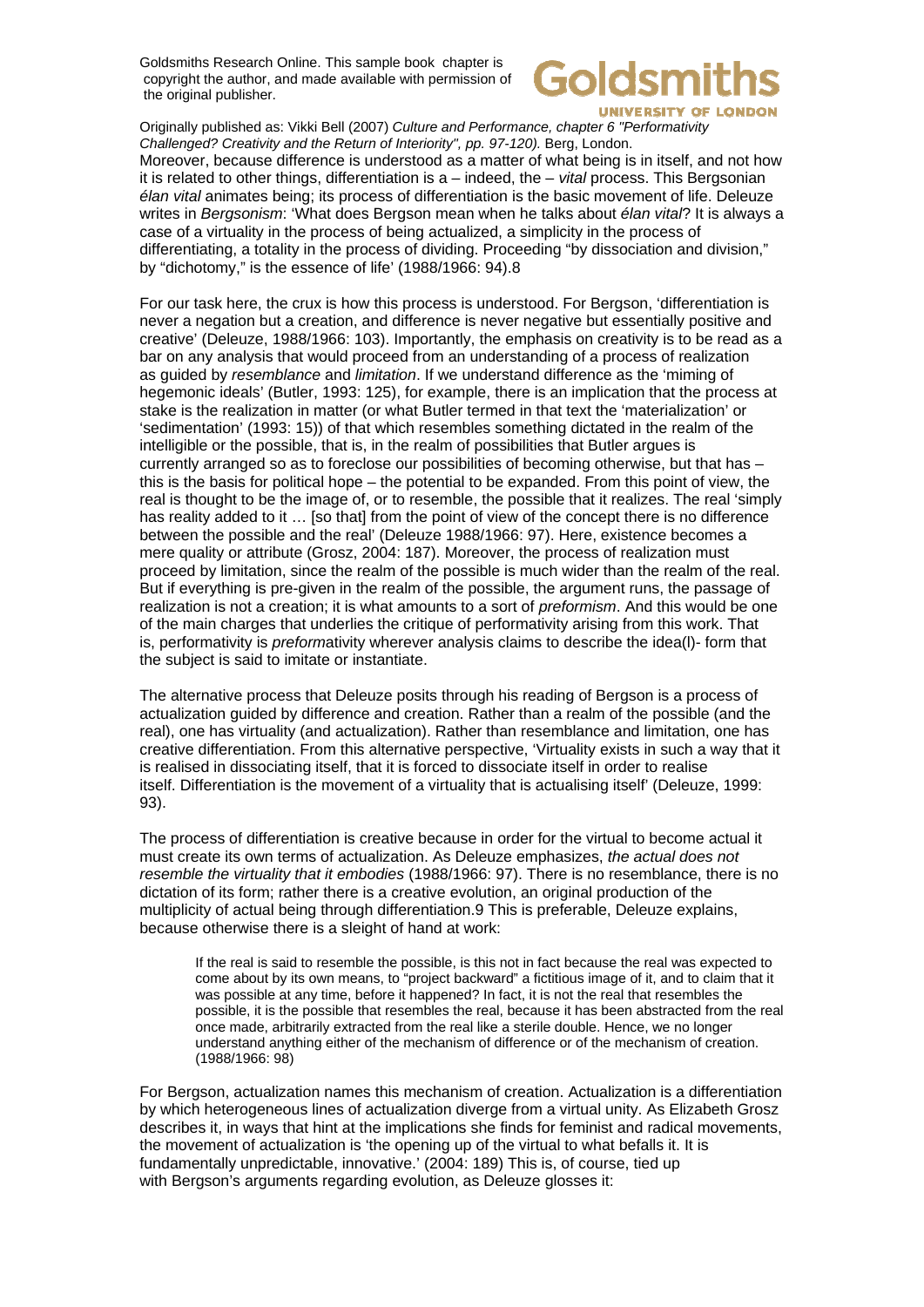

Originally published as: Vikki Bell (2007) *Culture and Performance, chapter 6 "Performativity Challenged? Creativity and the Return of Interiority", pp. 97-120).* Berg, London.

Evolution takes place from the virtual to actuals. Evolution is actualization, actualization is creation… . [C]ontrary to preformism, evolutionism will always have the merit of reminding us that life is production, creation of differences. (1988/1966: 98)

The importance of evolution in Bergson's arguments regarding the virtual and the actual is crucial. Grosz suggests that one might read Bergson's *Creative Mind* as an elaboration of Darwin's understanding of individual variation along the lines of Nietzsche's will to power:

Instead of regarding evolutionary fitness as the passive adaptation to the active effects of the environment, Bergson sees life as an active, excessive, inventive response to the provocation or stimulus of the environment, which induces in life, not just adequate or bare adaptation, but the capacity for immense – indeed excessive – development, elaboration, and complication. (2004: 200, drawing on *Creative Mind*)

Bergson insisted on the dynamic nature of evolution, its creativity. Evolution is a process of differentiation that has to be understood as mobile and open-ended; life is the continual differentiation, the production of the multiple variations that are provoked as life 'rises to the provocations that the environment, including other species, poses to each individual and species' (Grosz, 2004: 206, paraphrasing Bergson). Bergson regarded his task as treading a path between the 'hypothesis of purely accidental variation [mechanism] and that of a variation directed in a definite way under the influence of external conditions [finalism]' (Bergson, 1911: 62, in Grosz 2004: 207). His position, as Grosz explains, developed through a discussion of evolutionary convergence, that is, the development of similar organs – the eye is a key example – in a range of vastly different species.

Bergson's argument is that the greater the divergence of lines of evolutionary development the more unlikely it is that a complex organ such as the eye would be prompted to develop in two species by variations resulting from accidental influences, whether inner or outer (Bergson, 1911: 54, in Grosz 2004: 207). Convergent development leads him to argue that there must be a common progenitor, whose offspring diverged further and further apart yet still retain 'some trace, rudimentary or developed, of their common origin' (Grosz, 2004: 207). While one may never know this common origin from studying the divergent paths of its evolution, one may believe that 'even in the latest channel there would be something of the impulsion received at source' (Bergson, 1911: 54, quoted in Grosz 2004: 207). In other words, variations are actualized along such lines that something of the (virtual) unity remains. Deleuze stresses the importance of this point: 'evolution does not move from one actual term to another actual term in a homogeneous unilinear series, but *from a virtual term to the heterogeneous terms that actualise it* along a ramified series' (1988/1966: 100, emphasis added).

Thus Bergson argued that *élan vital* is a process of differentiation, division and bifurcation; life is not passive adaptation to the activity of the external environment but is itself an active response, a differentiation – *not* an addition, association or augmentation – producing the divergence of evolutionary lines and the differences in kind which we witness at any given time. Life rises to the provocations of the environment; through the self-activity, the differentiation, variation ensues.

### **Performativity Challenged?**

There is much that is, both initially and ultimately, shared between the concept of performativity and the perspectives that are beginning to emerge for feminist theory within this work, more than is often acknowledged. This is unsurprising, perhaps, given the to some extent shared intellectual trajectory exemplified not only in the close and respectful relationship between Foucault and Deleuze, but also in the shared genealogical impulse that nevertheless takes its different routes from Nietzsche. Bergson, for his part, shared the crucial emphasis on radical contingency (see Ansell Pearson footnote 60, 1999: 165) and a critique of teleological thought, central in feminist work on performativity. Thus Grosz's conclusions for feminism, after her reading of Bergson (2004: 259–61), often sound as if, in terms of their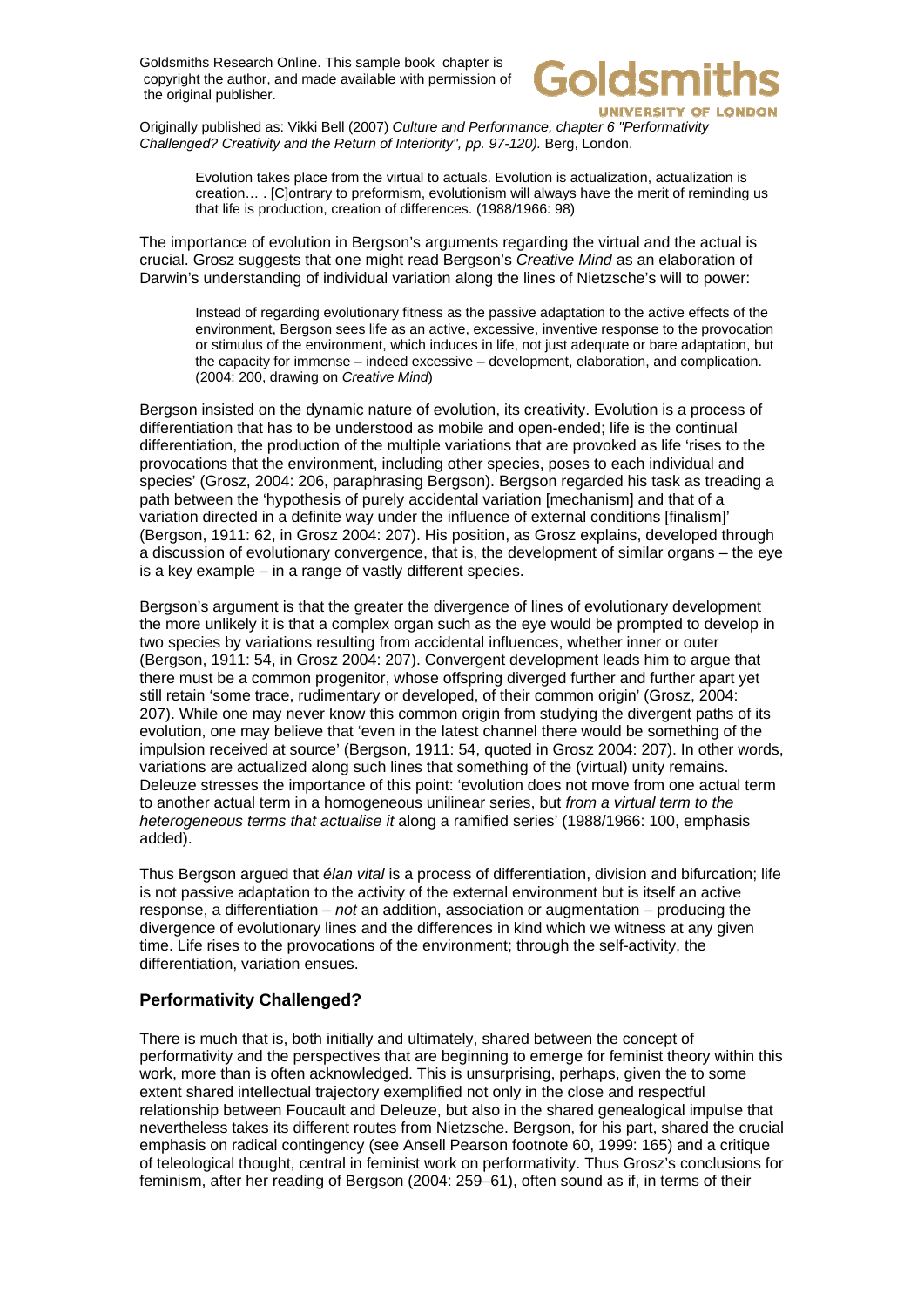

Originally published as: Vikki Bell (2007) *Culture and Performance, chapter 6 "Performativity Challenged? Creativity and the Return of Interiority", pp. 97-120).* Berg, London. political hopes, they might have been penned by Judith Butler: 'At their most critical and incisive, such [feminist and queer] struggles aim for a future in which the sexes are no longer recognizable in their present terms, in which sexuality and sexual pleasure have been redefined beyond their current divisions, categories and activities, in which identity is seen in terms of what is to come rather than what has been …' (2004: 261). Likewise, and perhaps because there is much that is at peace between Foucault and Deleuze, the distance between Braidotti and Butler seems at times needlessly exaggerated given the feminist positions they both wish to further. Nevertheless, it would be churlish to deny that there is also much that is under contention. The following will spell out, with many ifs and buts, the most important aspects of the critique of performativity emerging here.

First, as mentioned above, one of the most important aspects of the critique is the contrast between the positivity one finds in Bergson and Deleuze and the negative critical tradition that comes from the Hegelian line. The fundamentally different premise of the traditions – the one emanating from the positive impulse of *élan vital*, the other from the negative movement of the dialectic – gives the different critical stance of say, Braidotti and Butler (see Butler, 2004a: 198), or more clearly, between the work of Grosz and Butler. In the one there is difference because life will result in difference; life *is* differentiation, a creative positive force. In the other, difference emerges as a struggle of the thing against all that it is not; it is an achievement, a result of cultural arrangements within which the elements are sociopolitically, and antagonistically, placed. Writes Deleuze: 'Alteration must maintain itself and find its status without letting itself be reduced to plurality, or even to contradiction, or to alterity even. This is where the Bergsonian theory and method of difference is opposed to that other method, to that other theory of difference that is called the dialectic, as much Plato's dialectic of alterity as Hegel's dialectic of contradiction, both implying the power and presence of the negative' (1999: 49). Of course it might be objected that this distinction between positivity and negativity simplifies the contrast between these two approaches. There is in Bergson not just differentiation as life, but the concern with how difference is understood and the relations between emergent entities. Furthermore, one might read the 'performativity paradigm' as containing more Deleuzean 'positive' impulses than are readily apparent, as many have. In Judith Butler's work the influence of Spinoza remains, so that one finds the 'desire to exist' – and to exist well, that is, ethically – giving a positive force to the individual's continued existence (in *The Psychic Life of Power*, for example, where Butler writes 'the desire to survive, "to be", is a pervasively exploitable desire' (1997b: 7) or in a recent conference paper, 2003). But this desire to exist is posited because it is 'endlessly exploitable', because it explains the individual's attachment to the power relations that constitute its being (1997b) – and thus to emphasize once again the presence of a negative, if dialectically productive, force – rather than as the impulse to actualization that it might become in the Bergson realm.

Secondly, a related point, the assertion of interiority that comes with the emphasis on creativity and the self-activity of living things flies in the face of performativity's premise. Where this interiority is understood as a prompting of processes of actualization or as the movement from the virtual to the actual, and hence as a critique of preformism, it might also be read as a critique of performativity in so far as it can be presented as preformism. That is, if the *dispositif* operates through limitation and resemblance – for example, where difference is understood to result from the citation of a category division (pre-)existent within discourse – it infers the realm of the possible from that of the real.

Another way of making this same point is to say that the theory of performativity accords the apparatus too much, or, better, to avoid the dichotomy that way of speaking erroneously sets up, that it cannot account for moments when the self-activity of matter, of its self-organization and reorganization implies (other, additional) creative processes of life. In other words, the notion that there is no interiority, no 'doer behind the deed' should not imply that there is *only*  human speech and action; without reintroducing 'the subject' as agent, one can admit all sorts of other processes and lines of movement that intercept, run parallel and encircle deeds and their trajectories, limiting and enabling them. This is one point of entry for Brian Massumi's (2002) argument in so far as he insists that the 'self-activity of experience' – in this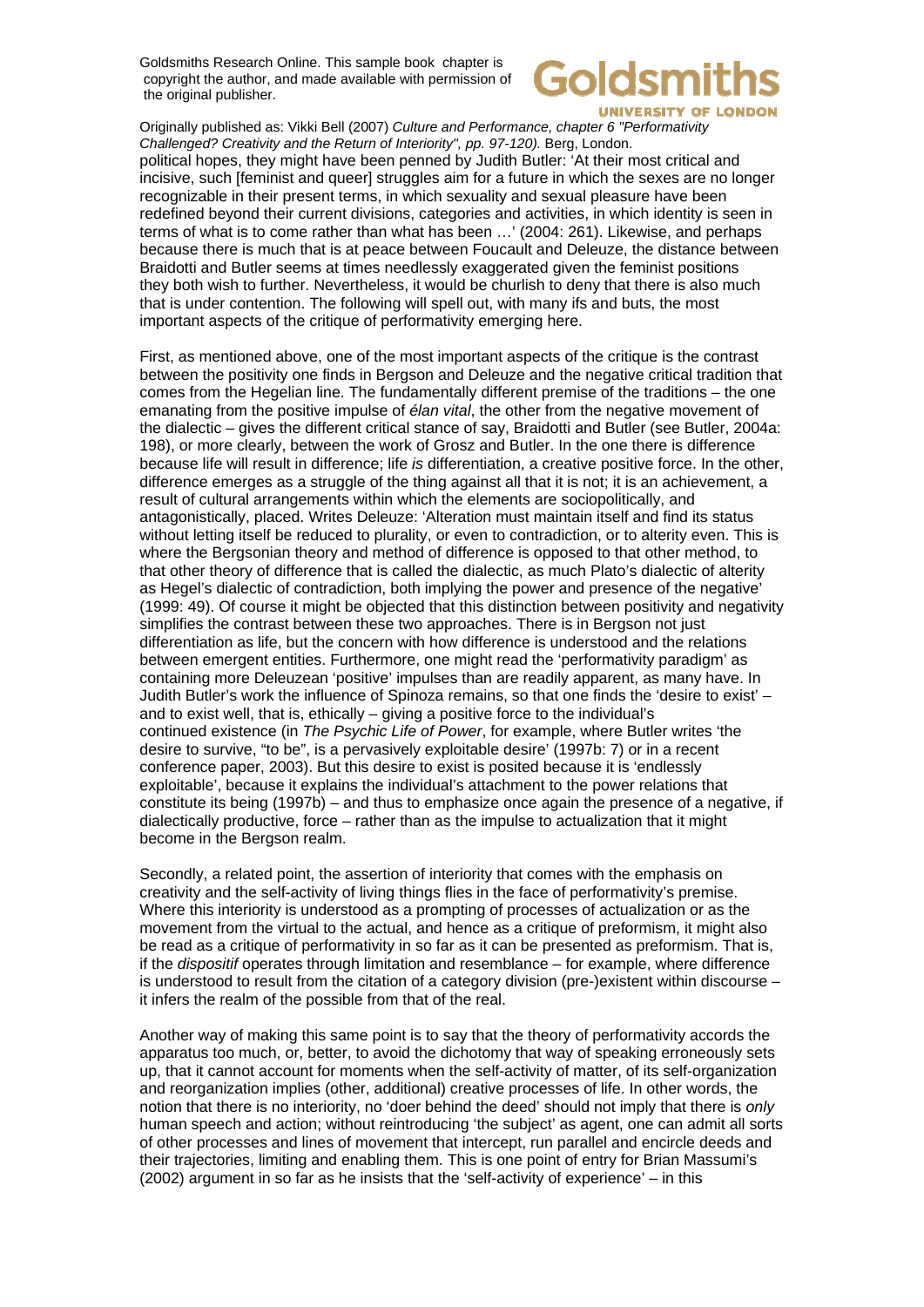

Originally published as: Vikki Bell (2007) *Culture and Performance, chapter 6 "Performativity Challenged? Creativity and the Return of Interiority", pp. 97-120).* Berg, London. instance the experience of colour – has the ability to display 'a self-insistent dynamism that commends itself to the instituted context, into which it breaks and enters' (2002: 220). This ingressive activity of experience is not the property of language acts or the language users but it *enters* their situation and becomes personalized there. The regularizations of discourse and institutions make the processual openness and self-activity of the world recede (2002: 220); but the self-activity of the world is a real, material reserve of unpredictable potential: 'reality is an … inexhaustible reserve of surprise' which, when it enters a situation, indicates 'the presence of process' (2002: 226).

If processes in the world can self-organize and emerge so as to surprise us, such that matter cannot be said to imitate forms according to laws – for that 'model leaves many things, active and affective, by the wayside' (Deleuze and Guattari, 1988: 408) – the operations of a social apparatus of normalization cannot be considered to constitute matter, nor to control the processes at stake. Hence the excitement of Prigogine (1997) and Prigogine and Stengers' (1984) work on far-from-equilibrium situations (which has fuelled the rise of the concept of complexity and has drawn the attention, inter alia, of sociologists, see especially Hayles, 1990, 1999; Urry and Law, 2004; Urry, 2005). Prigogine explains that his work on farfrom-equilibrium systems suggests that at a critical distance from equilibrium, unlike what happens at equilibrium, systems do not conform to principles of free energy or entropy production. Fluctuations and instabilities occur as new processes set in and increase the production of entropy (1997: 65–7). 'In short, distance from equilibrium becomes an essential parameter in describing nature much like temperature in equilibrium thermodynamics' (1997: 68). At this bifurcation point, matter acquires new properties, abandoning the universal laws of nature valid at equilibrium. Prigogine gives the example of the Belousov-Zhabotinski reaction – a 'spectacular example of chemical oscillation':

I remember our amazement as when we saw the reacting solution become blue, and then red, and then blue again. Today many other oscillatory reactions are known … but the B-Z reactions … proved that matter far from equilibrium acquires new properties. Billions of molecules become simultaneously blue, then red. This entails the appearance of long-range correlations in far from equilibrium conditions that are absent in a state of equilibrium. Again, we can say that matter at equilibrium is 'blind', but far from equilibrium it begins to 'see'. (1997: 67)

The system's oscillating and 'choosing' among different solutions allows Prigogine to speak of matter having 'sight'. Nothing in the macroscopic equations justifies the preference for any one solution (1997: 68) and even if the initial values and boundary constraints are known, there are still many states available to the system among which it chooses as a result of fluctuations (1997: 70). 'Once we have dissipative structures, we can speak of selforganisation,' writes Prigogine (1997: 70). Or again, Stengers and Prigogine suggest that at this point of instability we might say that matter can 'see': 'we have recently discovered a striking example of the fundamental new properties that matter acquires in far-fromequilibrium conditions; external fields such as the gravitational field can be "perceived" by the system, creating the possibility of pattern selection' (1984: 163). That is, in non-equilibrium situations the effect of gravitation is magnified.

Speaking of the simplest scenario in which two stable solutions present themselves in the non-equilibrium situation (creating a 'pitchfork bifurcation'), Prigogine suggests that the solution can be understood as the manifestation of 'intrinsic differentiation between parts of the system itself and the system and its environment' (1997: 69). Here the link to the work of Bergson – actualization is a differentiation by which heterogeneous lines of actualization diverge from a virtual unity – as well as Whitehead's emphasis on the 'creativity of nature', becomes apparent, a link of which Prigogine was well aware.

For our purposes here, the assertion of interiority, or 'self-organization', is important because it appears to challenge the emphasis on language or cultural processes as constitutive of difference. Thus Butler's argument that 'the process of that sedimentation or what we might call materialization will be a kind of citationality, the acquisition of being through the citing of power' (1993: 15), or that the production of gender difference as a result of 'the miming of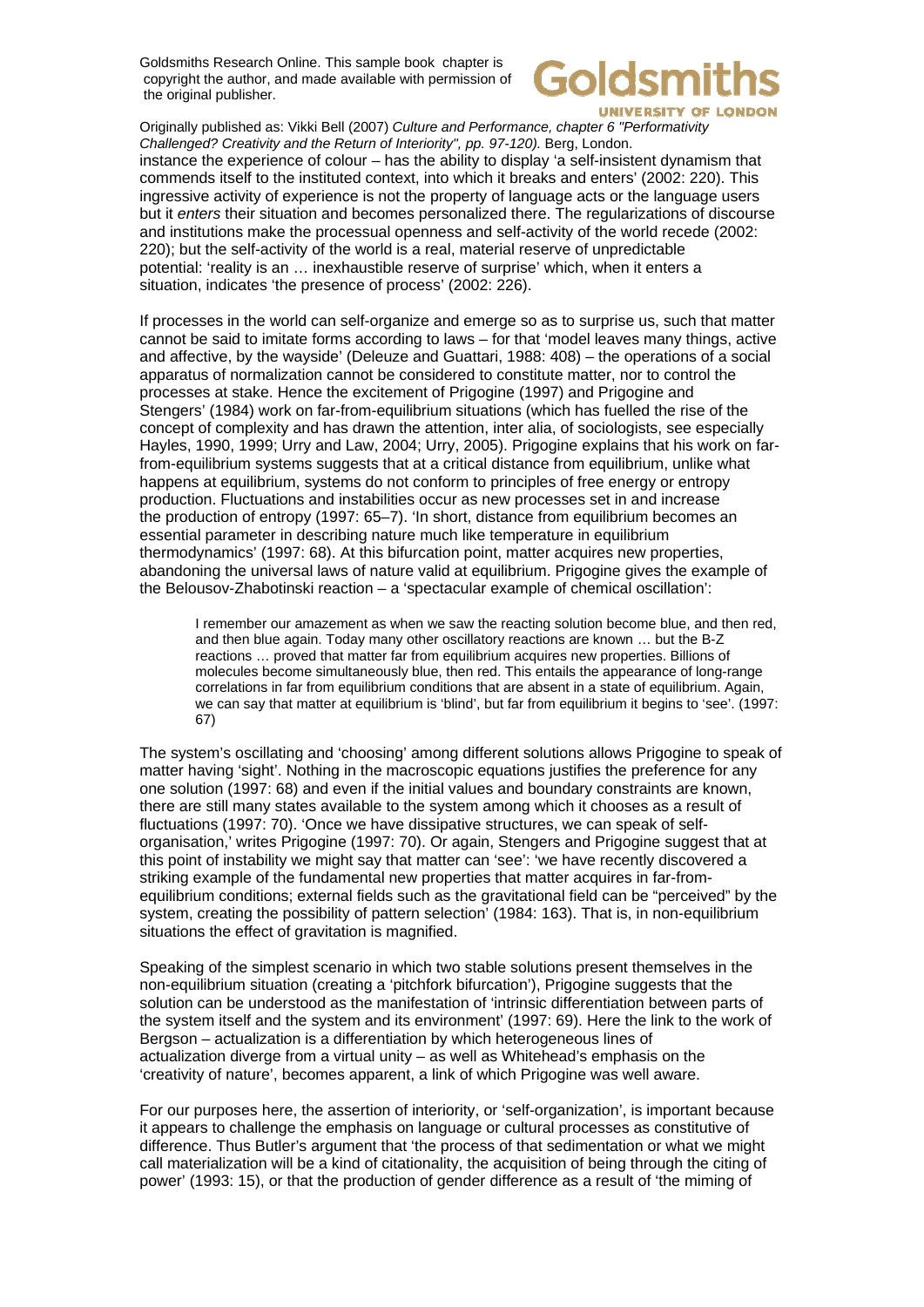

Originally published as: Vikki Bell (2007) *Culture and Performance, chapter 6 "Performativity Challenged? Creativity and the Return of Interiority", pp. 97-120).* Berg, London. hegemonic ideals' (1993: 125) has been criticized for its giving up of materiality to language, for its reduction of matter to the non-articulate (Kirby, 1997; see also Barad, 2003). The questions of how matter itself communicates, and how life differentiates itself, are profound questions that simply cannot be posed when the emphasis is on 'performativity'.

However, the force and objective of this argument, when presented as a criticism of performativity, is not always properly formulated. Thus Kirby's critique of Butler seems to miss the thrust of Butler's work. Butler has never claimed to have a theory of matter exactly; her attention has always been on the social operations of power that – as we know only too well from the continued practice of racism in the face of DNA – can override whatever is occurring at the level of 'material' systems. Butler has always admitted that her efforts to attend to the material have led her back toward the discursive – 'I've never been a good materialist' she wrote recently in part in response to Braidotti 'whenever I try to talk about the body I end up talking about language' (2004:**???**). But her notion of the discursive is more than language – performativity involves more than speech, including bodily acts – such that the pitch of Kirby's interventions are sometimes too specifically tied there. Moreover, there is a sense in which Kirby's forthright critique of Butler seems to 'forget' the context or *environment* within which the debate has been staged.

The recent work of Anne Marie Mol (2002) constitutes a wonderful example of how attending to the materiality and organic processes of the body *does not remove* but complicates the need for questions in relation to the constitution of interiority by social processes and technologies; these questions must remain within the analysis. The relation between what 'is' and how the 'is' is enacted and 'revealed' require critical scrutiny. In her study of the processes by which 'atherosclerosis' – the thickening and gradual obstruction of the arteries – is diagnosed and treated, Mol attends to the coordinated practices of the patient's accounts, doctor's assessments and laboratory test results. When the procedures and their attendant technologies agree, the notion that there is a single disease residing in the body seems obvious. The stenosis causes the pain that the patient reports, it causes the pressure loss (the difference between blood pressure in the arms and the ankles) measured by the technician's instruments, and it causes the darkening on the X-ray images that will guide the surgeon's procedure if surgery is recommended. When these practices disagree, however, a series of balancing tasks, calculations, decisions and adjudications take place in which the possibility of referring to an internal, causal, pre-existing reality is not possible as a guide to further treatment. One patient's test results suggest he should be in pain, but he arrives on a motorbike reporting minimal pain; another patient reports pain on walking but his blood pressure results are within the normal range. Mol argues that it is not the case that there is a simple hierarchy in which, say, the most technical of the procedures will automatically win out over the others. Contradictions *may* lead to one fact being given more weight than another, but the positions in that hierarchy are not set in advance (2002: 53–66). Certainly any 'interior/exterior' distinction is unhelpful here. For Mol, the body has to be understood not as fragmented, but as multiply produced by these techniques and procedures. Disease is not merely about interpretation, but it is a complex process of coordinated enactment.

It is debatable whether Mol's work is a critique of performativity or an extension of it; all would depend upon the understanding one had of the concept of performativity and its boundaries. Nevertheless, the point I would wish to make here, and thirdly, is that these challenges suggest the need to attend more closely and more broadly, to the relationship between interiority and *environment*. The presence of 'interior' process does not eliminate the importance of the external environment. Far from it: in Bergson the process at stake is precisely the organism's relation to the environment, the elaboration of the environment's stimulus. And as we have seen, in Prigogine and Stengers' work, the 'perception' of the environment enters the resolution of instability. Elsewhere, Isabelle Stengers has emphasized the importance of attending to what she reminds us Whitehead nicely referred to as the '*patience* of the environment' (Stengers, 2001, 13). That is, the ways the ethoecological regime in which an organism is sustained allows it so to do (or not). Stengers writes: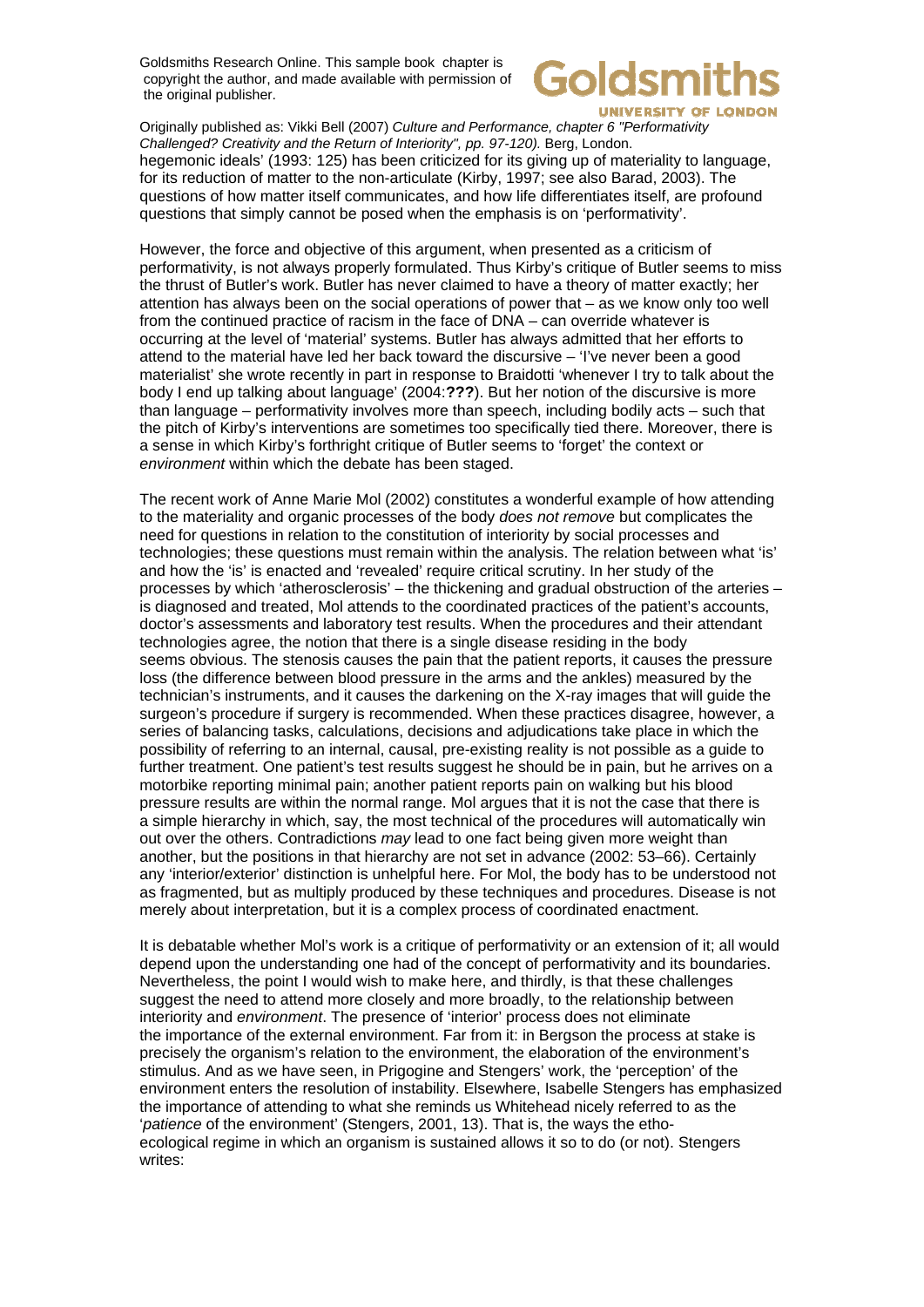

Originally published as: Vikki Bell (2007) *Culture and Performance, chapter 6 "Performativity Challenged? Creativity and the Return of Interiority", pp. 97-120).* Berg, London.

For Whitehead the ethos of an organism, its specific grasping together of aspects of its environment, cannot be dissociated from its ecology, that is from the way other organisms prehend and grasp together aspects of this organism, including the way they are themselves prehended and grasped by it. Each organism thus depends on what Whitehead calls the 'patience of the environment'. The possibility for the environment not to be patient may easily be exemplified by many human interactions. It is well known that people are unable to keep talking if the one they address listens without blinking, a human ethological sign meaning 'yes I am listening'. And we can also think about the collective dynamics of uncontrollable laughter in order to understand why Whitehead uses the beautiful word 'infection' to describe the etho-ecological regime of reciprocal prehensions. (2001: 13)

These arguments move us then, beyond the discourse, power and spatial choreography of Panoptical thinking into a consideration of the environment that sustains the organism in an etho-ecological sense, *and which it 'grasps'*. The critique of performativity here is that it needs to expand its considerations to consider how performances necessarily take place within other sorts of etho-ecological assemblages. And while work such as Kelly Oliver's (2001) on 'air' stands as an example of a feminist theorist beginning such explorations, it is important that there cannot be a triumphant finding of the missing or forgotten element, for each situation or event will potentially involve its unique relations, actualizations and modes of sustenance. Indeed, the point is not to set up a debate in which the factors of the environment and the interior are pitted against each other; such a retrogressive step would be a failure to see that the challenge is not just to right the balance between these two factors, but to reconsider the desire for law-like theories itself (Greco, 2005: 23).

Another approach here might be to recast the notion of 'cultural survival' that performativity subtends. As we saw in earlier chapters, cultural survival is a way of comprehending the complicities that the becoming-subject is obliged to enact in order to survive. But if one understands what was referred to there as the cultural context or domain differently, that is, as part of the etho-ecological environment, one begins to address it anew. If the very notion of power relations is rethought with or as virtual/actual relations, the actual has emerged or evolved from the past virtual, and the future will be actualized from the virtual present; but whatever is sustained in the present or will emerge in the future requires that its path be precisely a *sustainable* one, in other words, that its relations with its environment support its emergence, and sustain that becoming. Stengers explains that the etho-ecological points to the 'inseparability of *ethos*, the way of behaving peculiar to a being and *oikos* the habitat of that being and the way it satisfies or opposes the demands associated with the ethos or affords opportunities for an original ethos to risk itself (2005: 997).

This leads us to the fourth challenge to performativity. This would be the de-privileging of the psyche and psychic processes as the site for explanations of the incomplete nature of the subject. Processes Butler might understand psychically, or at least through the language of the psyche, such as the melancholic encrypting Butler describes in *The Psychic Life of Power*  (1997b), are understood here in relation to virtuality and evolution. The latent carrying of the other within is less the foreclosed possibility that is culturally disallowed and psychically disavowed, but the dormant within an actualization that carries its (alternative) virtual possibilities with it. Thus writes Grosz: 'Although life itself is a difference in kind from matter, the elevation of matter above its expected expenditure of energy, it is itself divided into mutually exclusive trajectories that nonetheless share a common source *and thus lie dormant within each other*, vegetative or animal, centralized or decentralized nervous system, instinctive or intelligent action, the lines of difference in kind in life itself' (2004: 214, emphasis added). *If, for Butler, the individual emerges due to the attentions of power that enforce an encrypted (im)possibility because heteronormative culture will not support being-otherwise, for Grosz, s/he emerges due to the actualization of a necessarily latent virtuality within an environment that supports that emergence (adaptation).* For both, subjectivity is an achievement that must be placed within its setting, but the lines of extension, contingency, connection, delimitation and support within which the subject comes into being are understood differently.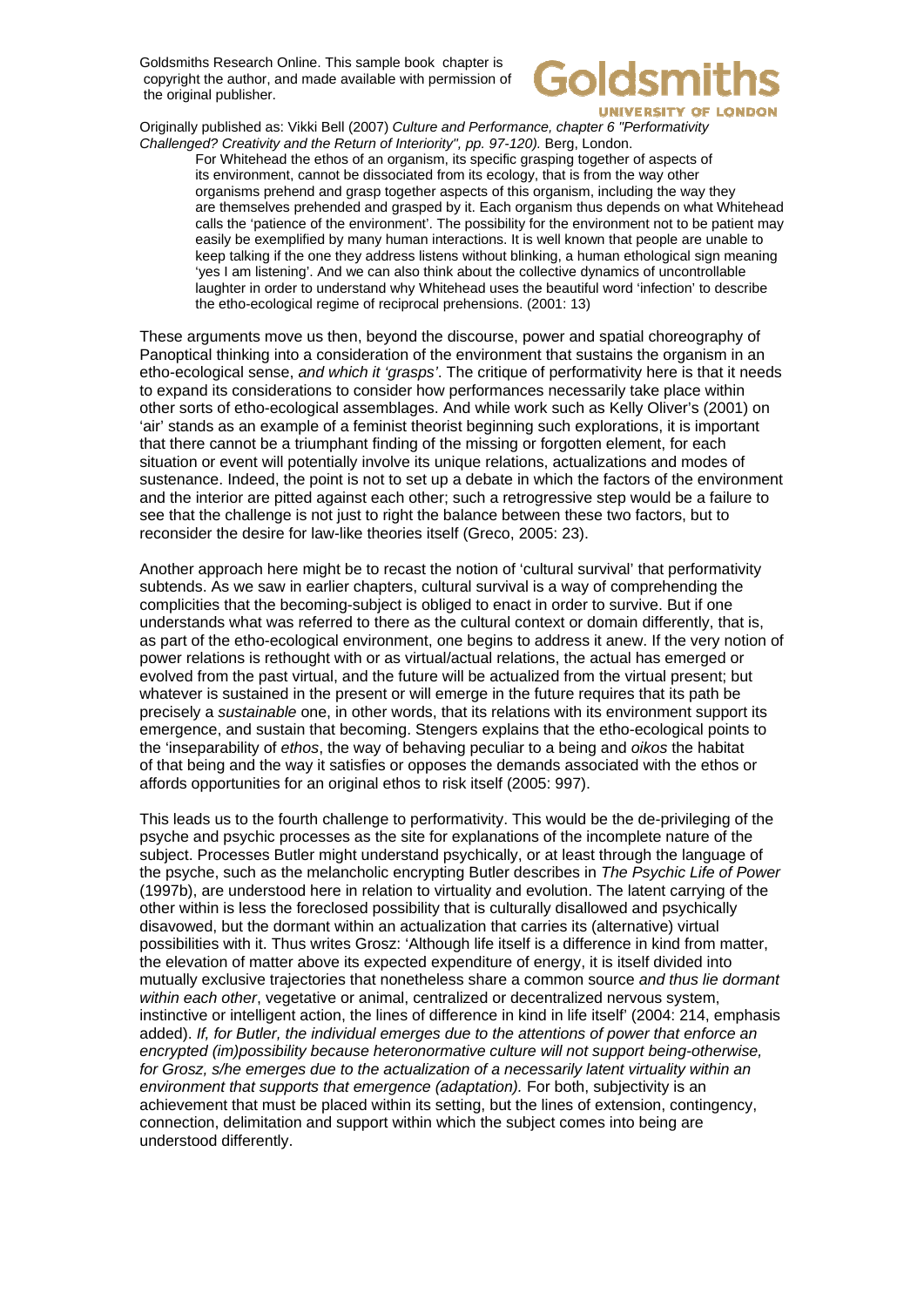

Originally published as: Vikki Bell (2007) *Culture and Performance, chapter 6 "Performativity Challenged? Creativity and the Return of Interiority", pp. 97-120).* Berg, London.

There is a difference implied in so far as lines of becoming or actualization need not be understood through the lens of a psyche, a conscience or a body. Since subjectivities are the achievement and the site of all kinds of movements of differing and actualization, our interest is refocused on the movement of parts and particles, which is more than a reduction in scale because it is a conceptual change that de-privileges the subject's integrity by noticing the ability of its *qualities* to play with their coextensivity as it were, to travel with aspects and qualities within its environment without a process of psychic identification or dis-identification. The notions of de-and reterritorialization can describe the movement of particles, more properly than, say, peoples. In Deleuze and Guattari's words, it is 'not imitation at all but a capture of code, surplus value of code, an increase in valence, a veritable becoming, a becoming-wasp of the orchid and a becoming-orchid of the wasp' (1988: 10). So, as Jerry Aline Fleiger (2000) points out, the rhizome results from a *material* identification, and a molecular identification, which distinguishes it from the notion of mimesis.10 Furthermore, the lines of the *dispositif* are multiplied, such that the terms by which Deleuze described Foucault's *dispositif* – 'light', 'enunciation' 'power' and 'subjectification' – no longer suffice; coextensivity becomes the bewildering tangle of multiple lines, all of which are in movement. The lines by which a unit 'extends' beyond 'itself' can be 'travelled', actualized, intensified. To attempt to speak of *a* 'psyche' or *an* 'identity', even as non-essentialist, is to cut into that assemblage of relations to constitute the unit in question, and thereby to cut away other sorts of considerations.

This move to consider the movement of particles in relations of actualization is more, therefore, than the critique of identity as *essentialist* that has long been familiar in feminist and other work, and which is shared by performativity 'paradigm' and these potential challenges to it. Rather, it turns on the possibility of allowing a notion of creativity, even what we might call for short a 'vitalist' order, to be reconsidered. As Monica Greco (2005: 20) has noted, Donna Haraway is often quoted within feminist, cultural and science studies to reinforce an anti-essentialist stance, since she emphasized the *assembly* of objects and persons and discounted the role of 'Nature' as an architect constraining that assembly (or reassembly). She refers, in her *Simians, Cyborgs and Women*, to individuality as a 'strategic defence problem' (1991: 212), which implies that the category of the individual pertains to an order of necessity – a political, or possibly ethical, order (Greco, 2005: 20). But she also implies that the individual is a 'strategic defence problem' in relation to a *vital* order, argues Greco, where for example, she writes in the language of immunology, that: 'disease is a process of misrecognition or transgression of the boundaries of a strategic assemblage called the self' (1991: 212). In Haraway's account, the political ordering of the individual does not therefore *preclude*, that the self-assemblage also be understood as an organism. Nor should it, argues Greco, for if the vital order is properly understood, there is no contradiction here, no return to the essentialisms or the teleologies that critics of vitalism have feared. An organism is an unstable system, 'otherwise we would not speak of disease and illness in relation to it' (Greco, personal communication); as Hans Jonas argued, 'nonautarky is the very essence of organism. Its power to use the world, this unique prerogative of life, has its precise reverse in the necessity of *having* to use it, on pain of ceasing to be' (2005: 56, emphasis added). Thus a 'vitalist ontology cannot but be an ontology of the contingent, of what is *permanently suspended* between being and non-being' (Greco, 2005: 20, emphasis added).

Whatever else constitutes the subject, then, because it is also alive, it is a process that sustains itself only in so far as it is sustained by its environment. Organic things have a metabolism by definition, a relationship to matter that sustains them (Jonas, 2005: 55). And precisely because it is 'committed to itself, *put at the mercy of its own performance*, life must depend on conditions over which it has no control and which may deny themselves at any time.' The organic is on the one hand 'emancipated from the identity with matter' yet its survival – until of course its 'ever present contrary, not-being' inevitably overwhelms it – depends, by definition, on matter (2005: 56). That is, Jonas writes, on metabolism: exchanges with matter, taking it in and transiently incorporating it, using it, excreting it (2005: 55).

To recognize this order is not to make obsolete Haraway's other orders – the political, the ethical – nor is it necessarily incompatible with Butler's positing of the complicities in which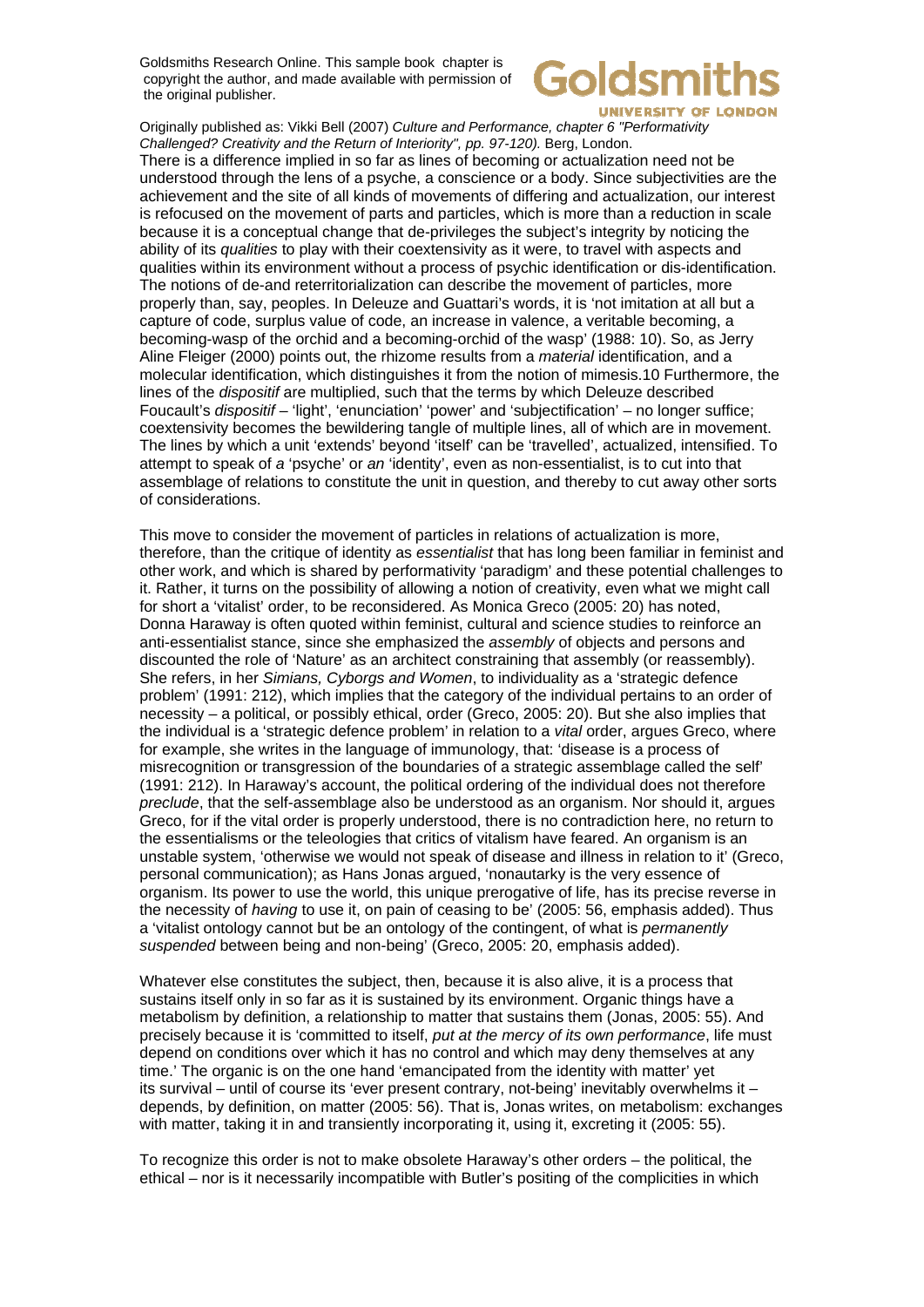

Originally published as: Vikki Bell (2007) *Culture and Performance, chapter 6 "Performativity Challenged? Creativity and the Return of Interiority", pp. 97-120).* Berg, London. one's psychic desire to exist results; it is perhaps to assert that these other orders need not occlude analysis of the complicated processes that organic survival is and requires. The forms of assembly and reassembly to which Haraway refers might include the forms of performance dictated by the quest to survive as a living organism, or perhaps one might say, to sustain its own a line of becoming.

The (re-)introduction of the 'vital principle' must not be figured as a paradigm shift. That is, there can be no wielding of the notion of organicism, still less of 'complexity', as if they operated normatively. It would be as suspect to assume self-organization, say, as it would be to refuse its possibility; 'life' does not *replace* 'performance' or 'the social', as Jonas's formulation quoted above implies. As Greco writes, 'complexity' cannot itself be a 'normative operator' or become a source of self-evidence (Greco, 2005: 23–4); but complex situations cannot simply be 'added' to social science or social theoretical endeavours. They are not merely difficult to understand, but throw the very desire for universal laws off course. The aspiration to produce a form of knowledge that is exhaustive and predictive cannot make sense. It is for this reason that triumphalism has no place; any 'vital principle' must be understood as Bergson regarded it, 'a sort of label attached to our ignorance' (1911: 42, quoted in Greco, 2005: 18).

This is not a humility of choice but of necessity. Not only because one cannot see into the future, however much that future is contained within the present – as Grosz writes '[O]ur progeny will differ … in ways not explained by but already to some extent contained within our present forms' (Grosz, 2004: 214) – but because our interest in understanding processes is not separate from those processes. Greco takes a lead from Stengers, who through her work on complexity, indicates how the term 'expresses a demand that we acknowledge, and learn to value as the source of qualitatively new questions, the possibility of a form of ignorance that cannot be simply deferred to future knowledge. It is the demand that we acknowledge a sensitivity of the world to our interest in it, and to the forms in which this interest is expressed' (Greco, 2005: 25). The notion that our interests in the world enter into the assemblages, affecting them rather than simply reporting on them chimes with the perspectives developed in the last chapter, where I suggested that the genealogist's role might be refigured as part of the ecology, entering into processes of composition. This implies, furthermore, that the 'politics' of analytic frameworks can never be understood as separated from the matters of fact under consideration; they are not added after the results of investigations into 'what is' are known.

Of course, in the philosophy of Deleuze and Guattari and those who work in their vein, there is never a 'gap' across which analysis takes place. In processes of becoming, as described above, or as in *What is Philosophy?* (1994), where they speak of the artwork as a bloc of sensations 'held' in the material, it does not make sense to seek a place from which one observes as if from outside the 'zone of indetermination' or as if outside the artwork.

As percepts, sensations are not perceptions referring to an object (reference): if they resemble something it is with a resemblance produced with their own methods; and the smile on the canvas is made solely with colours, lines, shadow and light. If resemblance haunts the work of art, it is because sensation refers only to its material: it is the percept or affect of the material itself, the smile of oil, the gesture of fired clay, the thrust of metal, the crouch of Romanesque stone, and the ascent of gothic stone. (1994: 167)

Sensations are not to be understood *as* (the) material, however; the point is rather that the material is the condition that preserves the percept or affect: 'so long as the material lasts the sensation enjoys an eternity' (1994: 167). Every time you glance at that portrait, she will smile again. What the artist brings before us is not the resemblance, therefore, but the *sensation* 'of a tortured flower, of a landscape slashed, pressed and plowed' (1994: 167). The aim of art is able to 'extract a bloc of sensations'; style is required to raise perceptions to the percept, affections to the affect (1994: 167) so that 'something' passes from one to the other. This something can only be termed sensation. Between the viewer and the artwork, the reader and the text, there is no gap. There is a becoming rather than a parallel existence: 'We become with the world; we become by contemplating it' (1994: 169).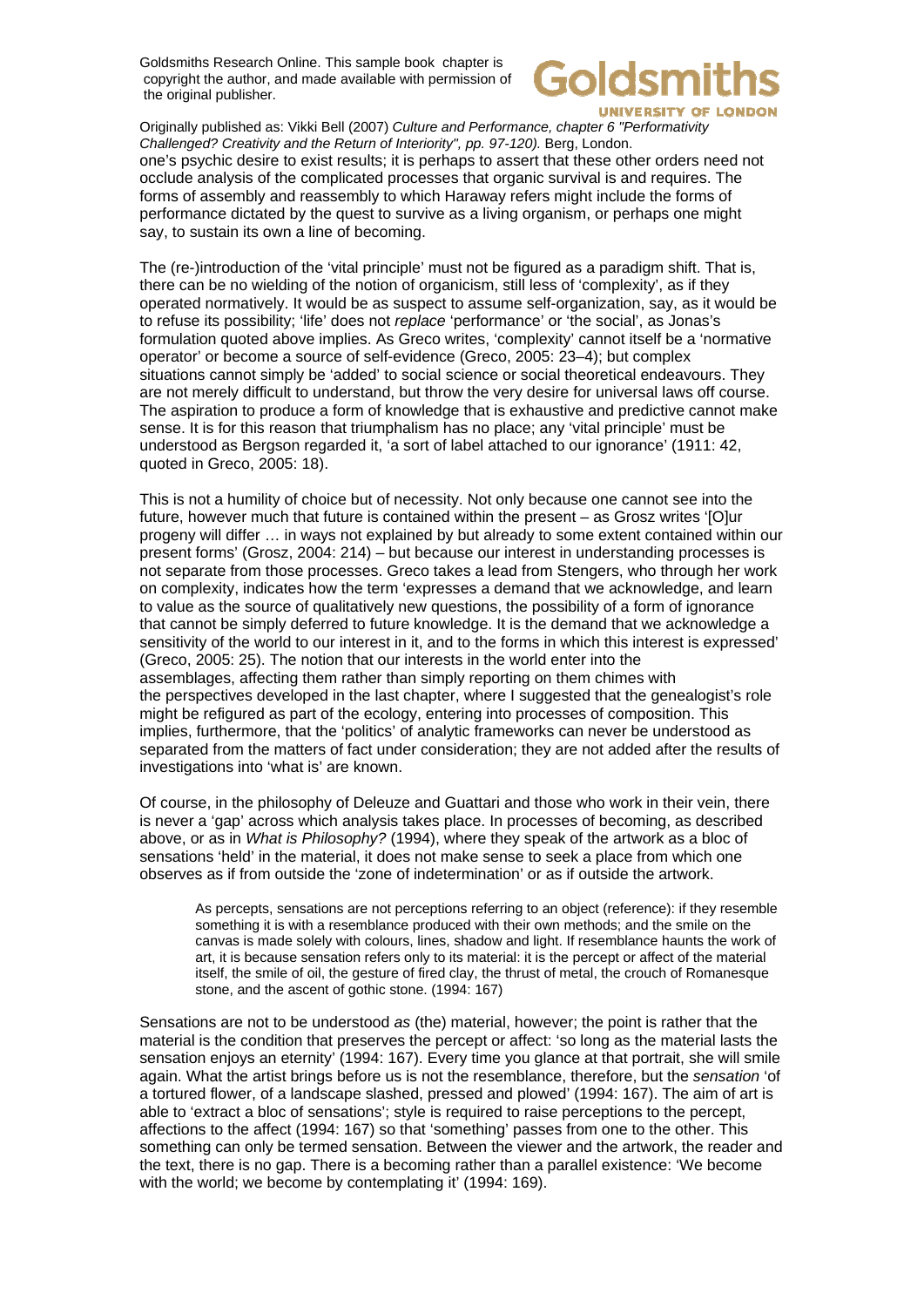

Originally published as: Vikki Bell (2007) *Culture and Performance, chapter 6 "Performativity Challenged? Creativity and the Return of Interiority", pp. 97-120).* Berg, London.

For them, the role of the critic, philosopher, or political agitator is figured in different ways; but in these various ways, they describe how the assemblage can be made to shudder, even through artworks, or through the use of the minor,11 or 'style' (1994: 176). The writer makes language 'stammer, tremble, cry or even sing: this is the style, the "Tone", the language of sensations, or the foreign language within language that summons forth a people to come … The writer twists language, makes it vibrate, seizes hold of it, and rends it in order to wrest the percept from perceptions, the affect from affections, the sensation from opinion – in view, one hopes, of that still missing people' (1994: 176).

Like the creations of the artist, like the perceptions of the film critic, 12 sociotheoretical analyses are not only an evaluation of the world but are also modes of participation in it (see also Urry and Law, 2004, who argue similarly but from a different literature). The question for the theorist is how one's relation to the assemblage is to be understood, a question well beyond the notion that method might act as a prophylactic, as Mariam Fraser nicely puts it, to prevent the contamination of the object or process under investigation (2005: 17).13 Whether or not one's explicit intention is to make the assemblage stammer and 'sing', if this work converges on any point it would be acknowledgement of the various reverberations that the observer-participant inevitably prompts. Our interest in processes makes us as much a part of them as the reader is of the book, constituted there as is the landscape it describes (Deleuze and Guattari, 1994: 169). And while such participation does not mean that all processes are the *result* of our attempts to comprehend them, there is – as the placebo effect illustrates, Greco points out – a 'sensitivity of the world to our interest in it' (Greco, 2005: 24).

That acknowledgement returns us to the various forms of 'cutting' in which participants inevitably engage as they engage in framing practices. Elsewhere I have argued for a notion of ethics as a form of enactment that attends to 'externalities'15 not in order to include them but to consider their rearrangement into  $-$  or within  $-$  another frame (such as a piece of academic writing). Somewhat similarly, Mariam Fraser (2005) develops an argument for the notion of ethics as itself to be understood as an actualization within the various relations of prehensions.16 Drawing on the work of Stengers and Whitehead, Fraser argues that ethics is about the rearrangement of these relations, about realizing the unrealized potential *through*  participation. Rather than the production of judgements, it is the *shaping* of incidents and their participants that constitutes ethics: 'rather than judging ethics according to how well it is or is not able to judge a world that is external to it, its value lies in its own immanent actualization in a world in which it is, inextricably, implicated' (Fraser, 2005: 19). Of course it is important here is that one needs always to attend to the decisions that accompany framing practices. But crucially, nor is the case that just *any* ethics is possible. Whether one understands externalities as produced *from within* a frame, as 'exteriorized' as for Latour; or, as virtual, or as 'remainders' as Whitehead puts it, there is a sense in which these aspects 'belong' to the accomplished entity. Whitehead argued that by the very nature of producing a case, you have abstracted from the remainder of things such that novel relations 'tug' at that remainder (quoted in Fraser, 2005: 21). If these 'otherwise' elements are a resource for the future, it follows that beyond the acknowledgement of a necessary performativity to ethics, is the acknowledgement that something has been 'tethered'. The limitations are not material limitations on language, or reality's limitations on human imagination, but the present's on the future, that is, the (virtual) present on the paths of actualization. With this emphasis, Deleuze and Guattari's work becomes less fantastical than some have read it: it is precisely routed in the (potentialities of the) present. Likewise, Elizabeth Grosz's conclusions can be reread for the difference they contain: 'even with careful planning and preparation, the political alternatives to present domination are not there, simply waiting to be chosen, possible but not yet real. These alternatives, as Bergson recognized, are not alternatives, not possibilities, until they are brought into existence. The task is not so much to plan the future, to organize our resources to it, to envision it before it comes about, for this reduces the future to the present. It is to make the future, to invent it' (2004: 261). With these remarks, Grosz deflates the pomposity of much work which seems to believe one can move from the 'is' to the 'ought' without recognizing that the 'is' has already been subjected to all sorts of criteria of value in order to emerge and survive (that they have been given value,